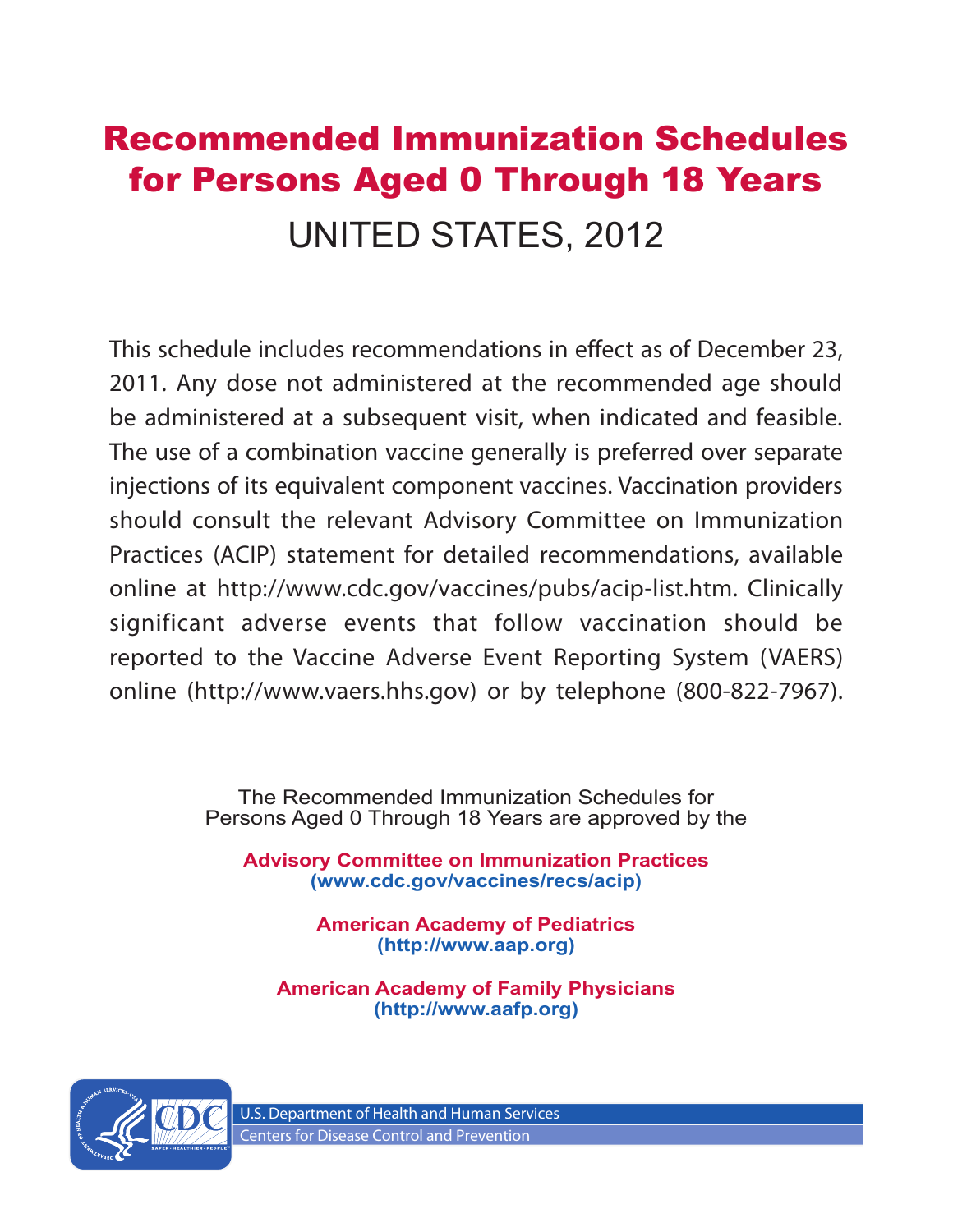FIGURE 1: Recommended immunization schedule for persons aged 0 through 6 years—United States, 2012 (for those who fall behind or start late, see the catch-up schedule [Figure 3])

| Vaccine ▼<br>Age $\blacktriangleright$      | Birth |             | 2           | 4           | 6                          | 9 | 12                            | 15               | 18                   | $19 - 23$ :<br>month : months : months : months : months : months : months : months : years | $2 - 3$     | $4 - 6$<br>years |                                         |
|---------------------------------------------|-------|-------------|-------------|-------------|----------------------------|---|-------------------------------|------------------|----------------------|---------------------------------------------------------------------------------------------|-------------|------------------|-----------------------------------------|
| $:$ Hepatitis B <sup>1</sup>                | Hep B | <b>HepB</b> |             |             |                            |   | <b>HepB</b>                   |                  |                      |                                                                                             |             |                  | Range of<br>recommended<br>ages for all |
| Rotavirus <sup>2</sup>                      |       |             | RV          | <b>RV</b>   | RV <sup>2</sup>            |   |                               |                  |                      |                                                                                             |             |                  | children                                |
| Diphtheria, tetanus, pertussis <sup>3</sup> |       |             | <b>DTaP</b> | <b>DTaP</b> | <b>DTaP</b>                |   | : see footnote <sup>3</sup> : |                  | <b>DTaP</b>          |                                                                                             |             | <b>DTaP</b>      |                                         |
| Haemophilus influenzae type b <sup>4</sup>  |       |             | Hib         | <b>Hib</b>  | Hib <sup>4</sup>           |   |                               | <b>Hib</b>       |                      |                                                                                             |             |                  | Range of                                |
| Pneumococcal <sup>5</sup>                   |       |             | <b>PCV</b>  | <b>PCV</b>  | <b>PCV</b>                 |   |                               | <b>PCV</b>       |                      |                                                                                             |             | <b>PPSV</b>      | recommended<br>ages for certain         |
| : Inactivated poliovirus <sup>6</sup>       |       |             | <b>IPV</b>  | <b>IPV</b>  | <b>IPV</b>                 |   |                               |                  | <b>IPV</b>           | high-risk<br>groups                                                                         |             |                  |                                         |
| Influenza <sup>7</sup>                      |       |             |             |             | <b>Influenza (Yearly)</b>  |   |                               |                  |                      |                                                                                             |             |                  |                                         |
| : Measles, mumps, rubella <sup>8</sup>      |       |             |             |             |                            |   | <b>MMR</b>                    |                  |                      | see footnote <sup>8</sup>                                                                   |             | <b>MMR</b>       |                                         |
| Varicella <sup>9</sup>                      |       |             |             |             |                            |   |                               | <b>Varicella</b> |                      | see footnote <sup>9</sup>                                                                   |             | : Varicella      | Range of<br>recommended<br>ages for all |
| Hepatitis A <sup>10</sup>                   |       |             |             |             |                            |   |                               |                  | Dose 1 <sup>10</sup> |                                                                                             | HepA Series |                  | children and<br>certain high-           |
| Meningococcal <sup>11</sup>                 |       |             |             |             | $MCV4$ — see footnote $11$ |   |                               | risk groups      |                      |                                                                                             |             |                  |                                         |

This schedule includes recommendations in effect as of December 23, 2011. Any dose not administered at the recommended age should be administered at a subsequent visit, when indicated and feasible. The use of a combination vaccine generally is preferred over separate injections of its equivalent component vaccines. Vaccination providers should consult the relevant Advisory Committee on Immunization Practices (ACIP) statement for detailed recommendations, available online at http://www.cdc.gov/vaccines/pubs/acip-list.htm. Clinically significant adverse events that follow vaccination should be reported to the Vaccine Adverse Event Reporting System (VAERS) online (http://www.vaers.hhs.gov) or by telephone (800-822-7967).

#### **1. Hepatitis B (HepB) vaccine.** (Minimum age: birth) **At birth:**

- Administer monovalent HepB vaccine to all newborns before hospital discharge.
- For infants born to hepatitis B surface antigen (HBsAg)–positive mothers administer HepB vaccine and 0.5 mL of hepatitis B immune globulin (HBIG) within 12 hours of birth. These infants should be tested for HBsAg and antibody to HBsAg (anti-HBs) 1 to 2 months after completion of at least 3 doses of the HepB series, at age 9 through 18 months (generally at the next well-child visit).
- If mother's HBsAg status is unknown, within 12 hours of birth administer HepB vaccine for infants weighing ≥2,000 grams, and HepB vaccine plus HBIG for infants weighing <2,000 grams. Determine mother's HBsAg status as soon as possible and, if she is HBsAg-positive, administer HBIG for infants weighing ≥2,000 grams (no later than age 1 week).

#### **Doses after the birth dose:**

- The second dose should be administered at age 1 to 2 months. Monovalent HepB vaccine should be used for doses administered before age 6 weeks.
- Administration of a total of 4 doses of HepB vaccine is permissible when a combination vaccine containing HepB is administered after the birth dose. • Infants who did not receive a birth dose should receive 3 doses of a HepB-
- containing vaccine starting as soon as feasible (Figure 3). The minimum interval between dose 1 and dose 2 is 4 weeks, and between
- dose 2 and 3 is 8 weeks. The final (third or fourth) dose in the HepB vaccine series should be administered no earlier than age 24 weeks and at least 16 weeks after the first dose.
- **2. Rotavirus (RV) vaccines.** (Minimum age: 6 weeks for both RV-1 [Rotarix] and RV-5 [Rota Teq])
	- The maximum age for the first dose in the series is 14 weeks, 6 days; and 8 months, 0 days for the final dose in the series. Vaccination should not be initiated for infants aged 15 weeks, 0 days or older.
	- If RV-1 (Rotarix) is administered at ages 2 and 4 months, a dose at 6 months **10. Hepatitis A (HepA) vaccine.** (Minimum age: 12 months) is not indicated.
- **3. Diphtheria and tetanus toxoids and acellular pertussis (DTaP) vaccine.**  (Minimum age: 6 weeks)
	- The fourth dose may be administered as early as age 12 months, provided at least 6 months have elapsed since the third dose.
	- **4.** *Haemophilus influenzae* **type b (Hib) conjugate vaccine.** (Minimum age: 6 weeks) • If PRP-OMP (PedvaxHIB or Comvax [HepB-Hib]) is administered at ages 2
	- and 4 months, a dose at age 6 months is not indicated. • Hiberix should only be used for the booster (final) dose in children aged 12
	- months through 4 years.
- **5. Pneumococcal vaccines.** (Minimum age: 6 weeks for pneumococcal conjugate vaccine [PCV]; 2 years for pneumococcal polysaccharide vaccine [PPSV])
	- Administer 1 dose of PCV to all healthy children aged 24 through 59 months who are not completely vaccinated for their age.
	- For children who have received an age-appropriate series of 7-valent PCV (PCV7), a single supplemental dose of 13-valent PCV (PCV13) is recommended for:
	- All children aged 14 through 59 months
	- Children aged 60 through 71 months with underlying medical conditions. • Administer PPSV at least 8 weeks after last dose of PCV to children aged 2
	- years or older with certain underlying medical conditions, including a cochlear implant. See *MMWR* 2010:59(No. RR-11), available at http://www.cdc.gov/ mmwr/pdf/rr/rr5911.pdf.
- **6. Inactivated poliovirus vaccine (IPV).** (Minimum age: 6 weeks)
	- If 4 or more doses are administered before age 4 years, an additional dose should be administered at age 4 through 6 years.
	- The final dose in the series should be administered on or after the fourth birthday and at least 6 months after the previous dose.
- **7. Influenza vaccines.** (Minimum age: 6 months for trivalent inactivated influenza vaccine [TIV]; 2 years for live, attenuated influenza vaccine [LAIV])
- For most healthy children aged 2 years and older, either LAIV or TIV may be used. However, LAIV should not be administered to some children, including 1) children with asthma, 2) children 2 through 4 years who had wheezing in the past 12 months, or 3) children who have any other underlying medical conditions that predispose them to influenza complications. For all other contraindications to use of LAIV, see *MMWR* 2010;59(No. RR-8), available at http://www.cdc.gov/mmwr/pdf/rr/rr5908.pdf.
- For children aged 6 months through 8 years:
	- For the 2011–12 season, administer 2 doses (separated by at least 4 weeks) to those who did not receive at least 1 dose of the 2010–11 vaccine. Those who received at least 1 dose of the 2010–11 vaccine require 1 dose for the 2011–12 season.
	- For the 2012-13 season, follow dosing guidelines in the 2012 ACIP influenza vaccine recommendations.
- **8. Measles, mumps, and rubella (MMR) vaccine.** (Minimum age: 12 months)
	- The second dose may be administered before age 4 years, provided at least 4 weeks have elapsed since the first dose.
	- Administer MMR vaccine to infants aged 6 through 11 months who are traveling internationally. These children should be revaccinated with 2 doses of MMR vaccine, the first at ages 12 through 15 months and at least 4 weeks after the previous dose, and the second at ages 4 through 6 years.
- **9. Varicella (VAR) vaccine.** (Minimum age: 12 months)
	- The second dose may be administered before age 4 years, provided at least 3 months have elapsed since the first dose.
	- For children aged 12 months through 12 years, the recommended minimum interval between doses is 3 months. However, if the second dose was administered at least 4 weeks after the first dose, it can be accepted as valid.
	-
	- Administer the second (final) dose 6 to 18 months after the first. Unvaccinated children 24 months and older at high risk should be vaccinated. See *MMWR* 2006;55(No. RR-7), available at http://www.cdc.gov/
	- mmwr/pdf/rr/rr5507.pdf. • A 2-dose HepA vaccine series is recommended for anyone aged 24 months and older, previously unvaccinated, for whom immunity against hepatitis A virus infection is desired.

**11. Meningococcal conjugate vaccines, quadrivalent (MCV4).** (Minimum age: 9 months for Menactra [MCV4-D], 2 years for Menveo [MCV4-CRM])

- For children aged 9 through 23 months 1) with persistent complement component deficiency; 2) who are residents of or travelers to countries with hyperendemic or epidemic disease; or 3) who are present during outbreaks caused by a vaccine serogroup, administer 2 primary doses of MCV4-D, ideally at ages 9 months and 12 months or at least 8 weeks apart.
- For children aged 24 months and older with 1) persistent complement component deficiency who have not been previously vaccinated; or 2) anatomic/functional asplenia, administer 2 primary doses of either MCV4 at least 8 weeks apart.
- For children with anatomic/functional asplenia, if MCV4-D (Menactra) is used, administer at a minimum age of 2 years and at least 4 weeks after completion of all PCV doses.
- See *MMWR* 2011;60:72–6, available at http://www.cdc.gov/mmwr/pdf/wk/ mm6003. pdf, and Vaccines for Children Program resolution No. 6/11-1, available at http://www. cdc.gov/vaccines/programs/vfc/downloads/ resolutions/06-11mening-mcv.pdf, and *MMWR* 2011;60:1391–2, available at http://www.cdc.gov/mmwr/pdf/wk/mm6040. pdf, for further guidance, including revaccination guidelines.

This schedule is approved by the Advisory Committee on Immunization Practices (http://www.cdc.gov/vaccines/recs/acip), the American Academy of Pediatrics (http://www.aap.org), and the American Academy of Family Physicians (http://www.aafp.org). Department of Health and Human Services • Centers for Disease Control and Prevention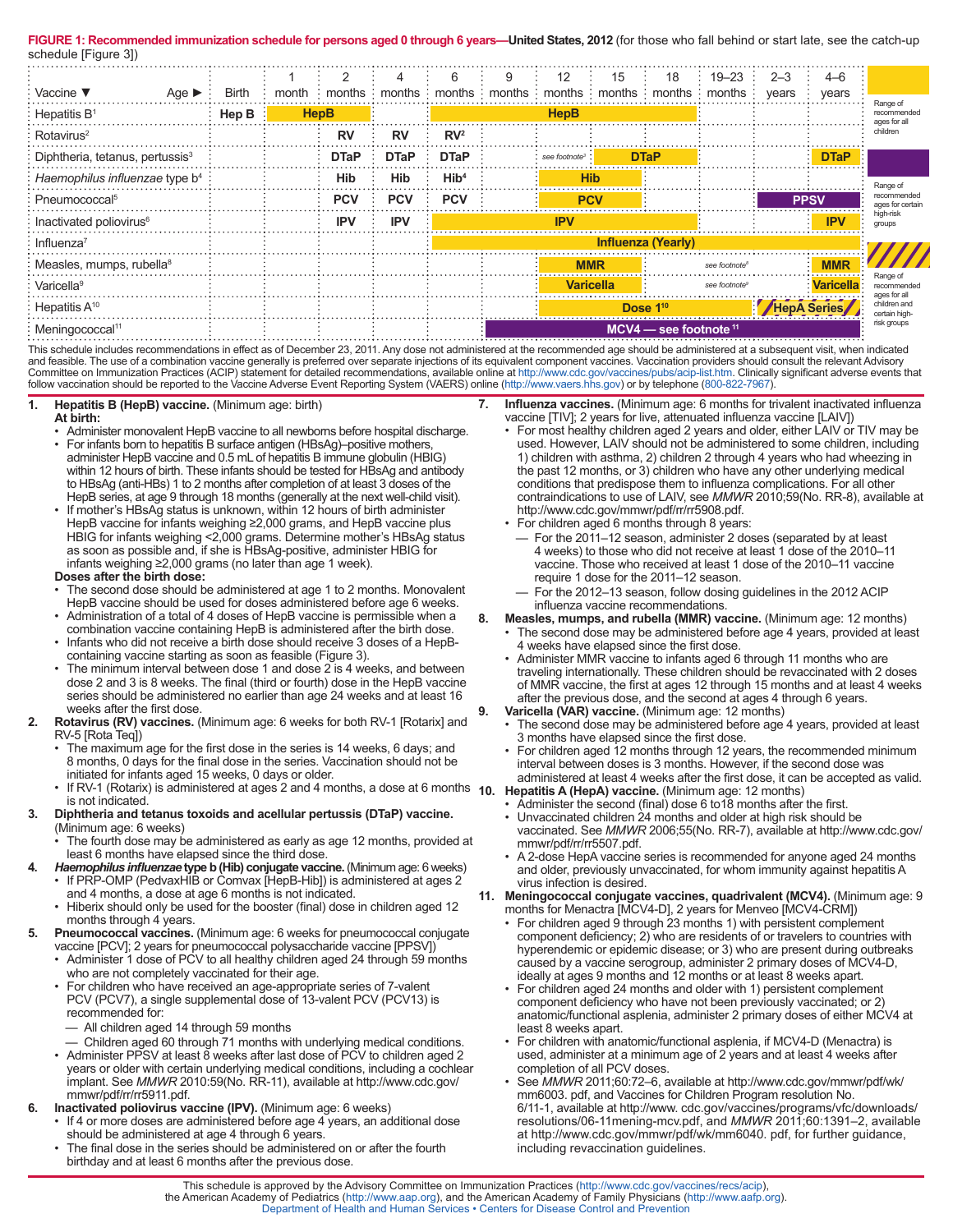FIGURE 2: Recommended immunization schedule for persons aged 7 through 18 years—United States, 2012 (for those who fall behind or start late, see the schedule below and the catch-up schedule [Figure 3])

| Age $\blacktriangleright$<br>$\cdot$ Vaccine $\blacktriangledown$ | 7-10 years                                   | $11 - 12$ years               | $13 - 18$ years               |                         |  |  |
|-------------------------------------------------------------------|----------------------------------------------|-------------------------------|-------------------------------|-------------------------|--|--|
| : Tetanus, diphtheria, pertussis <sup>1</sup>                     | 1 dose (if indicated)                        | 1 dose                        | 1 dose (if indicated)         | Range of<br>recommended |  |  |
| Human papillomavirus <sup>2</sup>                                 | see footnote <sup>2</sup>                    | 3 doses                       | <b>Complete 3-dose series</b> | ages for al<br>children |  |  |
| : Meningococcal <sup>3</sup>                                      | See footnote <sup>3</sup>                    | Dose 1                        | Booster at 16 years old       |                         |  |  |
| : Influenza <sup>4</sup>                                          | Influenza (yearly)                           |                               |                               |                         |  |  |
| Pneumococcal <sup>5</sup>                                         | See footnote <sup>5</sup>                    |                               |                               |                         |  |  |
| $\cdot$ Hepatitis A $^{6}$                                        | <b>Complete 2-dose series</b>                |                               |                               |                         |  |  |
| Hepatitis B <sup>7</sup>                                          | <b>Complete 3-dose series</b>                |                               |                               |                         |  |  |
| : Inactivated poliovirus <sup>8</sup>                             | <b>Complete 3-dose series</b>                |                               |                               |                         |  |  |
| Measles, mumps, rubella <sup>9</sup>                              | recommended<br><b>Complete 2-dose series</b> |                               |                               |                         |  |  |
| : Varicella <sup>10</sup>                                         |                                              | <b>Complete 2-dose series</b> |                               | high-risk<br>aroups     |  |  |

This schedule includes recommendations in effect as of December 23, 2011. Any dose not administered at the recommended age should be administered at a subsequent visit, when indicated and feasible. The use of a combination vaccine generally is preferred over separate injections of its equivalent component vaccines. Vaccination providers should consult the relevant Advisory Committee on Immunization Practices (ACIP) statement for detailed recommendations, available online at http://www.cdc.gov/vaccines/ pubs/acip-list.htm. Clinically significant adverse events that follow vaccination should be reported to the Vaccine Adverse Event Reporting System (VAERS) online (http://www. vaers.hhs.gov) or by telephone (800-822-7967).

- **1. Tetanus and diphtheria toxoids and acellular pertussis (Tdap) vaccine.** 
	- (Minimum age: 10 years for Boostrix and 11 years for Adacel) • Persons aged 11 through 18 years who have not received Tdap vaccine should receive a dose followed by tetanus and diphtheria toxoids (Td) booster doses every 10 years thereafter.
	- Tdap vaccine should be substituted for a single dose of Td in the catchup series for children aged 7 through 10 years. Refer to the catch-up schedule if additional doses of tetanus and diphtheria toxoid–containing vaccine are needed.
	- Tdap vaccine can be administered regardless of the interval since the last tetanus and diphtheria toxoid–containing vaccine.

#### **2. Human papillomavirus (HPV) vaccines (HPV4 [Gardasil] and HPV2 [Cervarix]).** (Minimum age: 9 years)

- Either HPV4 or HPV2 is recommended in a 3-dose series for females aged 11 or 12 years. HPV4 is recommended in a 3-dose series for males aged 11 or 12 years.
- The vaccine series can be started beginning at age 9 years.
- Administer the second dose 1 to 2 months after the first dose and the third dose 6 months after the first dose (at least 24 weeks after the first dose).
- See *MMWR* 2010;59:626–32, available at http://www.cdc.gov/mmwr/pdf/ wk/mm5920.pdf.

## **3. Meningococcal conjugate vaccines, quadrivalent (MCV4).**

- Administer MCV4 at age 11 through 12 years with a booster dose at age 16 years.
- Administer MCV4 at age 13 through 18 years if patient is not previously vaccinated.
- If the first dose is administered at age 13 through 15 years, a booster dose should be administered at age 16 through 18 years with a minimum interval of at least 8 weeks after the preceding dose.
- If the first dose is administered at age 16 years or older, a booster dose is not needed.
- Administer 2 primary doses at least 8 weeks apart to previously unvaccinated persons with persistent complement component deficiency or anatomic/functional asplenia, and 1 dose every 5 years thereafter.
- Adolescents aged 11 through 18 years with human immunodeficiency virus (HIV) infection should receive a 2-dose primary series of MCV4, at least 8 weeks apart.
- See *MMWR* 2011;60:72–76, available at http://www.cdc.gov/mmwr/ pdf/wk/mm6003.pdf, and Vaccines for Children Program resolution No. 6/11-1, available at http://www.cdc.gov/vaccines/programs/vfc/downloads/ 9. resolutions/06-11mening-mcv.pdf, for further guidelines.

#### **4. Influenza vaccines (trivalent inactivated influenza vaccine [TIV] and live, attenuated influenza vaccine [LAIV]).**

- For most healthy, nonpregnant persons, either LAIV or TIV may be used, except LAIV should not be used for some persons, including those with asthma or any other underlying medical conditions that predispose them to influenza complications. For all other contraindications to use of LAIV, see *MMWR* 2010;59(No.RR-8), available at http://www.cdc.gov/mmwr/ pdf/rr/rr5908.pdf.
- Administer 1 dose to persons aged 9 years and older.
- For children aged 6 months through 8 years:
	- For the 2011–12 season, administer 2 doses (separated by at least 4 weeks) to those who did not receive at least 1 dose of the 2010– 11 vaccine. Those who received at least 1 dose of the 2010–11 vaccine require 1 dose for the 2011–12 season.
	- For the 2012–13 season, follow dosing guidelines in the 2012 ACIP influenza vaccine recommendations.
- **5. Pneumococcal vaccines (pneumococcal conjugate vaccine [PCV] and pneumococcal polysaccharide vaccine [PPSV]).** 
	- A single dose of PCV may be administered to children aged 6 through 18 years who have anatomic/functional asplenia, HIV infection or other immunocompromising condition, cochlear implant, or cerebral spinal fluid leak. See *MMWR* 2010:59(No. RR-11), available at http://www.cdc.gov/ mmwr/pdf/rr/rr5911.pdf.
	- Administer PPSV at least 8 weeks after the last dose of PCV to children aged 2 years or older with certain underlying medical conditions, including a cochlear implant. A single revaccination should be administered after 5 years to children with anatomic/functional asplenia or an immunocompromising condition.

## **6. Hepatitis A (HepA) vaccine.**

- HepA vaccine is recommended for children older than 23 months who live in areas where vaccination programs target older children, who are at increased risk for infection, or for whom immunity against hepatitis A virus infection is desired. See *MMWR* 2006;55(No. RR-7), available at http:// www.cdc.gov/mmwr/pdf/rr/rr5507.pdf.
- Administer 2 doses at least 6 months apart to unvaccinated persons.

## **7. Hepatitis B (HepB) vaccine.**

- Administer the 3-dose series to those not previously vaccinated.
- For those with incomplete vaccination, follow the catch-up recommendations (Figure 3).
- A 2-dose series (doses separated by at least 4 months) of adult formulation Recombivax HB is licensed for use in children aged 11 through 15 years.

#### **8. Inactivated poliovirus vaccine (IPV).**

- The final dose in the series should be administered at least 6 months after the previous dose.
- If both OPV and IPV were administered as part of a series, a total of 4 doses should be administered, regardless of the child's current age.
- IPV is not routinely recommended for U.S. residents aged18 years or older.

## **9. Measles, mumps, and rubella (MMR) vaccine.**

• The minimum interval between the 2 doses of MMR vaccine is 4 weeks.

- **10. Varicella (VAR) vaccine.** 
	- For persons without evidence of immunity (see *MMWR* 2007;56[No. RR-4], available at http://www.cdc.gov/mmwr/pdf/rr/rr5604.pdf), administer 2 doses if not previously vaccinated or the second dose if only 1 dose has been administered.
	- For persons aged 7 through 12 years, the recommended minimum interval between doses is 3 months. However, if the second dose was administered at least 4 weeks after the first dose, it can be accepted as valid.
	- For persons aged 13 years and older, the minimum interval between doses is 4 weeks.